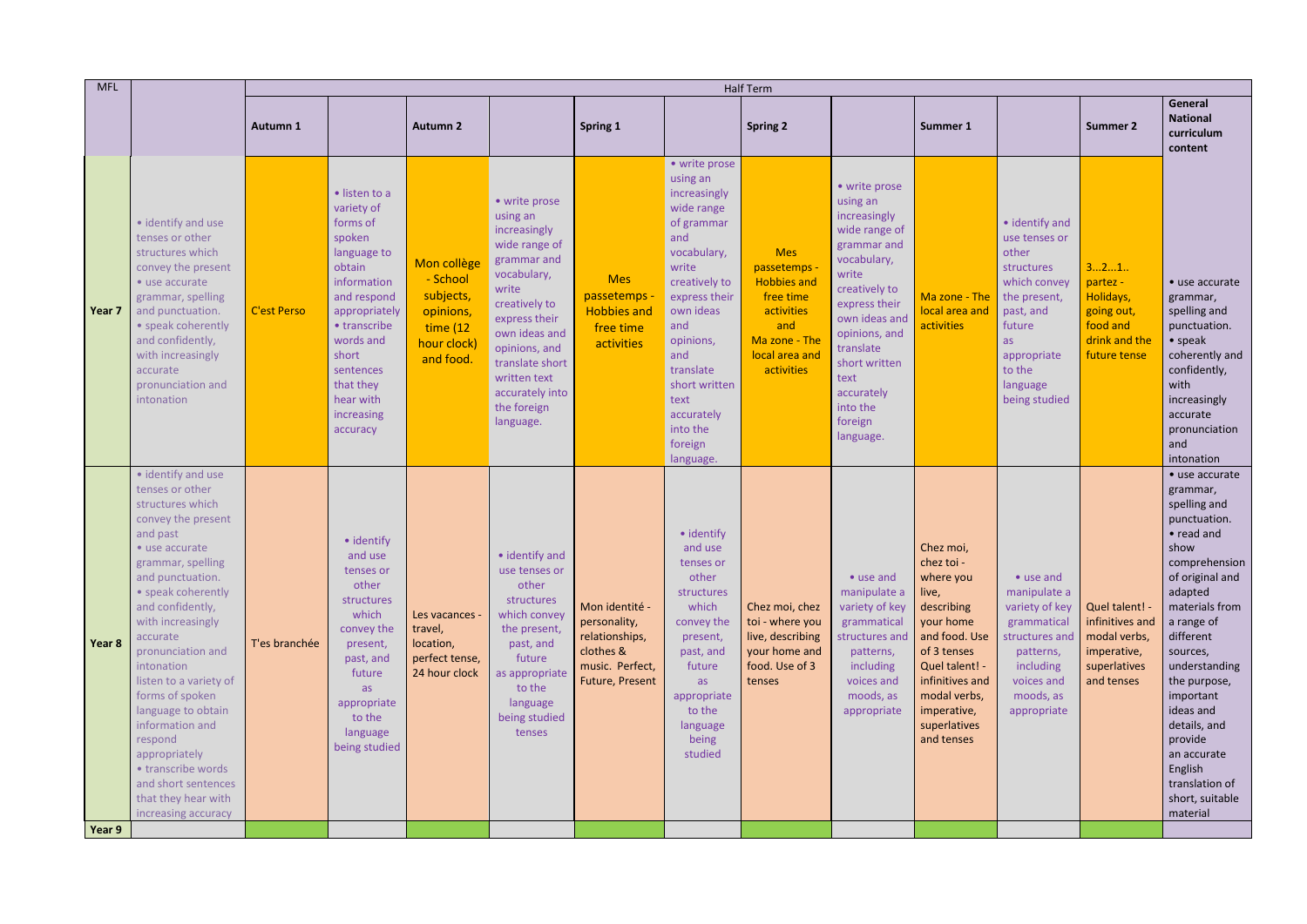|            | Develop and use a<br>wide-ranging and<br>deepening<br>vocabulary that goes<br>beyond their<br>immediate needs and<br>interests, allowing<br>them to give and<br>justify opinions and<br>take part in<br>discussion about<br>wider issues<br>Use accurate<br>grammar, spelling<br>and punctuation. | Qui suis-je? -<br>Key verbs,<br>qualities of a<br>good friend,<br>relationships<br>with others,<br>tenses,<br>superlative,<br>comparative                                          | Develop and<br>use a wide-<br>ranging and<br>deepening<br>vocabulary<br>that goes<br>beyond their<br>immediate<br>needs and<br>interests,<br>allowing<br>them to give<br>and justify<br>opinions and<br>take part in<br>discussion<br>about wider<br>issues<br>Use accurate<br>grammar,<br>spelling and<br>punctuation. | Qui suis-je? -<br>Key verbs,<br>qualities of a<br>good friend,<br>relationships<br>with others,<br>tenses,<br>superlative,<br>comparative                                          | $\bullet$ Express and<br>develop ideas<br>clearly and<br>with<br>increasing<br>accuracy,<br>both orally<br>and in writing<br>$\bullet$ speak<br>coherently<br>and<br>confidently,<br>with<br>increasingly<br>accurate<br>pronunciation<br>and<br>intonation | Les temps de<br>loisirs -<br>opinions and<br>reasons,<br>conditional<br>tense,<br>reflexive<br>verbs, verbal<br>structures,<br>pluperfect<br>tense,<br>demonstrative<br>adjectives and<br>pronouns. | $\bullet$ identify<br>and use<br>tenses or<br>other<br>structures<br>which<br>convey the<br>present,<br>past, and<br>future as<br>appropriate<br>to the<br>language<br>being<br>studied •<br>use and<br>manipulate<br>a variety of<br>key<br>grammatical<br>structures<br>and<br>patterns,<br>including<br>voices and<br>moods, as<br>appropriate | Les temps de<br>loisirs -<br>opinions and<br>reasons,<br>conditional<br>tense,<br>reflexive<br>verbs, verbal<br>structures,<br>pluperfect<br>tense,<br>demonstrative<br>adjectives and<br>pronouns. | • Read<br>literary texts<br>in the<br>language<br>[such as<br>stories, songs,<br>poems and<br>letters], to<br>stimulate<br>ideas, develop<br>creative<br>expression<br>and expand<br>understanding<br>of the<br>language and<br>culture | jours<br>ordinaire -<br>jours de fête<br>- food &<br>special<br>occasions,<br>daily life,<br>modal verbs,<br>tu and vous<br>forms, venir<br>$de +$<br>infinitive,<br>festivals and<br>traditions | • Read<br>literary texts<br>in the<br>language<br>[such as<br>stories, songs,<br>poems and<br>letters], to<br>stimulate<br>ideas, develop<br>creative<br>expression<br>and expand<br>understanding<br>of the<br>language and<br>culture | jours<br>ordinaire<br>jours de fête<br>- food &<br>special<br>occasions,<br>daily life,<br>modal verbs,<br>tu and vous<br>forms, venir<br>$de +$<br>infinitive,<br>festivals and<br>traditions | • use accurate<br>grammar,<br>spelling and<br>punctuation.<br>$\bullet$ read and<br>show<br>comprehension<br>of original and<br>adapted<br>materials from<br>a range of<br>different<br>sources,<br>understanding<br>the purpose,<br>important<br>ideas and<br>details, and<br>provide<br>an accurate<br>English<br>translation of<br>short, suitable<br>material<br>$\bullet$ speak<br>coherently and<br>confidently,<br>with<br>increasingly<br>accurate<br>pronunciation<br>and<br>intonation |
|------------|---------------------------------------------------------------------------------------------------------------------------------------------------------------------------------------------------------------------------------------------------------------------------------------------------|------------------------------------------------------------------------------------------------------------------------------------------------------------------------------------|-------------------------------------------------------------------------------------------------------------------------------------------------------------------------------------------------------------------------------------------------------------------------------------------------------------------------|------------------------------------------------------------------------------------------------------------------------------------------------------------------------------------|-------------------------------------------------------------------------------------------------------------------------------------------------------------------------------------------------------------------------------------------------------------|-----------------------------------------------------------------------------------------------------------------------------------------------------------------------------------------------------|---------------------------------------------------------------------------------------------------------------------------------------------------------------------------------------------------------------------------------------------------------------------------------------------------------------------------------------------------|-----------------------------------------------------------------------------------------------------------------------------------------------------------------------------------------------------|-----------------------------------------------------------------------------------------------------------------------------------------------------------------------------------------------------------------------------------------|--------------------------------------------------------------------------------------------------------------------------------------------------------------------------------------------------|-----------------------------------------------------------------------------------------------------------------------------------------------------------------------------------------------------------------------------------------|------------------------------------------------------------------------------------------------------------------------------------------------------------------------------------------------|--------------------------------------------------------------------------------------------------------------------------------------------------------------------------------------------------------------------------------------------------------------------------------------------------------------------------------------------------------------------------------------------------------------------------------------------------------------------------------------------------|
| Year<br>10 | <b>EDEXCEL French</b>                                                                                                                                                                                                                                                                             | De la ville à la<br>campagne-De<br>la ville à la<br>campagne-<br>Verb faire, il y<br>a, adjectives,<br>pronouns,<br>weather,<br>negatives,<br>future/perfect<br>/present<br>tenses | <b>EDEXCEL</b><br><b>French</b>                                                                                                                                                                                                                                                                                         | De la ville à la<br>campagne-De<br>la ville à la<br>campagne-<br>Verb faire, il y<br>a, adjectives,<br>pronouns,<br>weather,<br>negatives,<br>future/perfect<br>/present<br>tenses | <b>EDEXCEL</b><br><b>French</b>                                                                                                                                                                                                                             | La grande<br>large-<br>Tenses, writing<br>practice,<br>opinions,<br>conditional<br>tense, reflexive<br>verbs, en +<br>present<br>participle &<br>pluperfect                                         | <b>EDEXCEL</b><br><b>French</b>                                                                                                                                                                                                                                                                                                                   | La grande<br>large-<br>Tenses, writing<br>practice,<br>opinions,<br>conditional<br>tense, reflexive<br>verbs, en +<br>present<br>participle &<br>pluperfect                                         | <b>EDEXCEL</b><br><b>French</b>                                                                                                                                                                                                         | Au college-<br>School,<br>definite<br>article,<br>comparative<br>and<br>superlative, il<br>$faut +$<br>infinitive,<br>imperative<br>and<br>future/perfect<br>/present<br>Tenses                  | <b>EDEXCEL</b><br><b>French</b>                                                                                                                                                                                                         | Au college-<br>School,<br>definite<br>article,<br>comparative<br>and<br>superlative, il<br>faut $+$<br>infinitive,<br>imperative<br>and<br>future/perfect<br>/present<br>Tenses                |                                                                                                                                                                                                                                                                                                                                                                                                                                                                                                  |